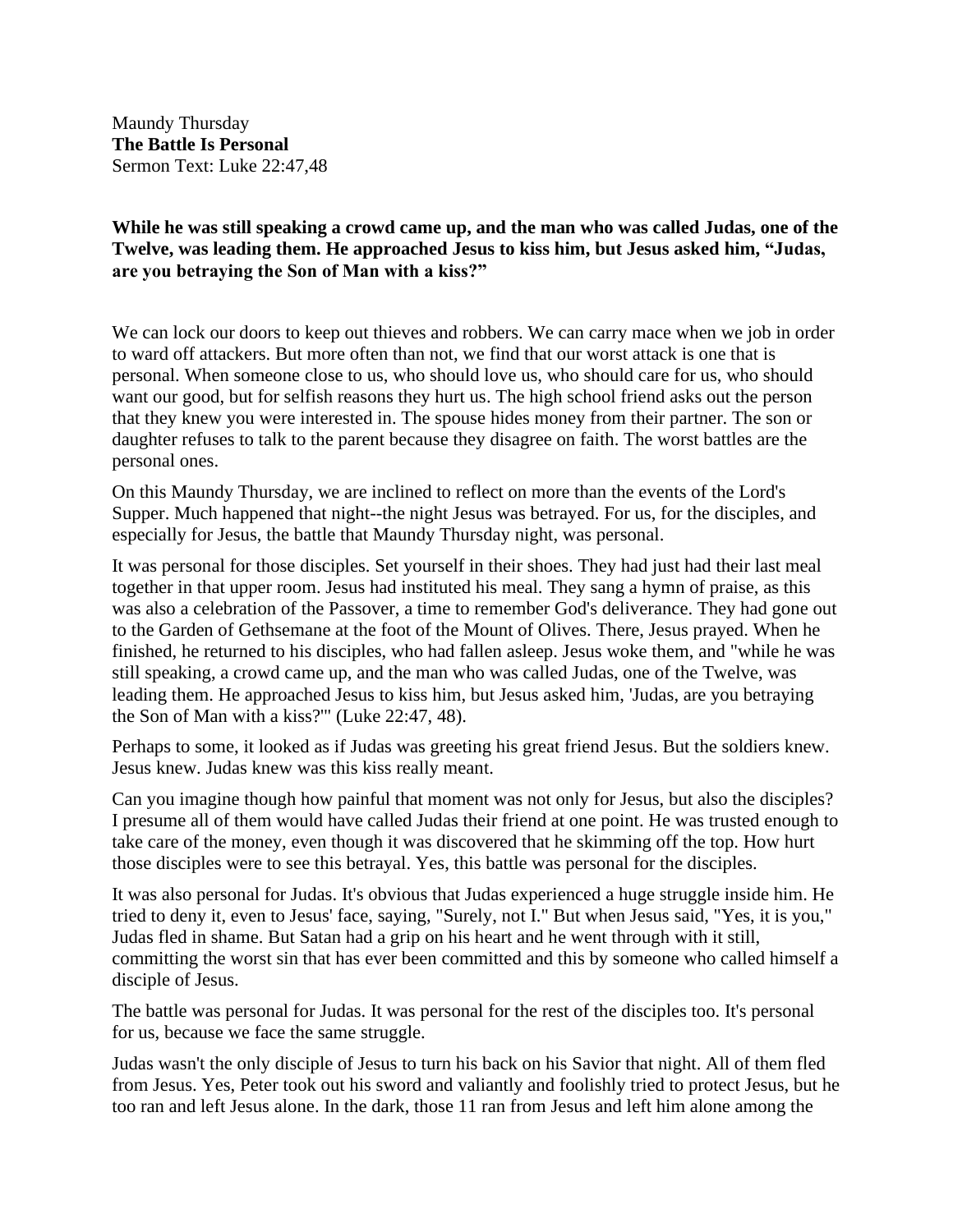wolves. And all of this happened, mere hours after Jesus gave them his body and blood to eat and drink.

I think about my own life in this. Do you? I ask myself, "How long does it take me to turn back to sin after a worship service?" I can't help but think of what Jesus said, in Matthew 26:41, "The spirit is willing, but the flesh is weak."

Yes, the flesh is weak. It makes me feel dirty and unworthy of Jesus when I consider how quickly after taking the Lord's Supper, there I am right back in sin. Maybe you have improper thoughts about a coworker or a classmate. Maybe you have been getting spiritually lazy. Perhaps on some Sundays, the temptation becomes, "Well it's not a normal church service anymore, so it's not really worship anymore. Maybe you said to yourself since our whole shelter in place started, that you would bump up your personal Bible study time or your prayer time. How long did that last? How quickly we flee Jesus.

But the Son of God goes forth to war. He is our hero.

You know, one of the things that convinces me about the validity of Scripture is how it portrays those who wrote it down. We have a saying in English, "History is written by the victors." And this is seen in countless cultures. The winners are the ones who get to write down the histories. And they always seem to portray themselves through rose-tinted glasses.

Now, Luke wasn't there. But he did talk to those who were. They did tell him the events of that night. Did they paint for the gospel writer, a particularly rosy picture of themselves? No. They were afraid. They were cowardly. They ran. I think those men weren't afraid to seen this way by others or by future Christians because they knew that they were not the heroes of this story who bravely stood by their Savior. There is only one hero of this story. Jesus.

He is the hero who loves us every day of our lives. The betrayed and abandoned Jesus never betrayed nor abandoned us. Alone he faced that physical abuse. Alone he shouldered the burden of all sin. Alone he went before God's judgment and faced the full condemnation of hell in our place. Alone, he earned full and free forgiveness for every sinner.

Why? Because for him the battle is personal. Each and everyone of those disciples, Jesus dearly loved. Take a look at how Jesus got down on his knees that night in the upper room and washed his disciples feet. Take a look at how he gave them his very body and blood. Take a look at how Jesus prayed for them and for us in the Garden of Gethsemane some time. Or take a look at how later Jesus would reinstate Peter in such a way as to assure him that the Son of God still loved him. Or if you want the ultimate proof, consider that even after the disciples abandoned him, Jesus still went to the cross because of them and because of us. The battle was personal for Jesus because he loves each and every one of us personally.

I wish tonight, we would be together so that we can taste and see that personal love of Christ in the sacrament. But even though we can't tonight, even though we are separated from each other and our church home, we are not separated from the personal love of our Savior.

When our past sins haunt us, or we feel like we are losing in our struggle against sin, or we feel guilty in the realizing of spiritual laziness or apathy, remember that this is the battle that Jesus already one for each of us. He has fought that battle on our behalf and one. He gives us the forgiveness of those sins and promises us life and salvation. The battle against Satan every day is personal, but so is the love of Jesus.